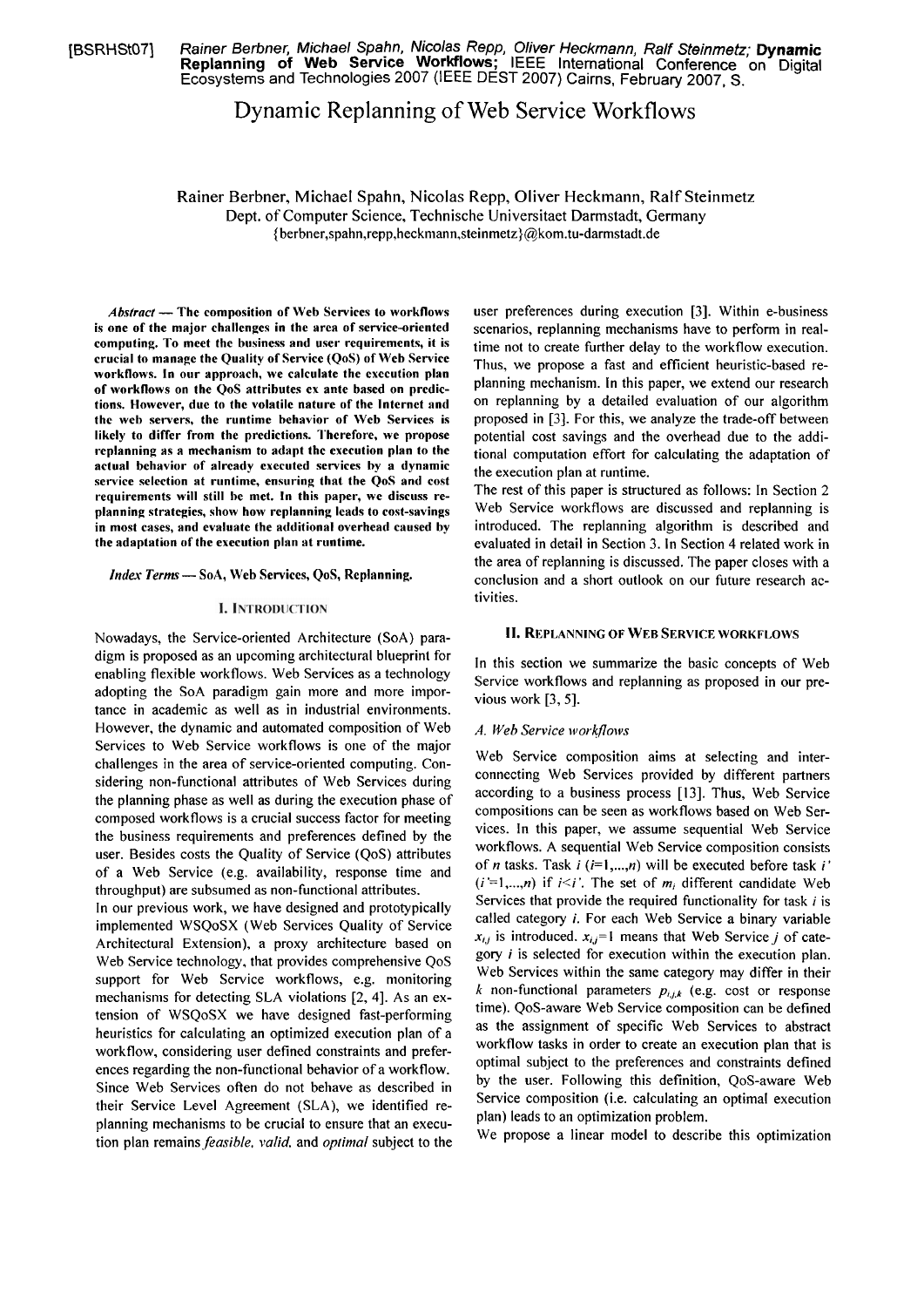involved Web Services by an aggregation function. The flow remains valid with regard to all constraints. aggregation of QoS parameters to an overall QoS attribute If all providers have a low or average server load, then the depends on the type of the QoS parameter  $k$ . We distin-<br>response time of the Web Services is likely t depends on the type of the QoS parameter  $k$ . We distinguish three different operators, i.e. additive, multiplicative and min-operator. Table 2 shows how constraints restrict- vice is executed, some response time is saved (compared to For a more detailed explanation of our model we refer to value with regard to the user's preferences as a weighted

$$
F(\vec{x}) = \sum_{l=1}^{k^*} w_l^+ x_l^+ + \sum_{l=1}^{k^*} w_l^* x_l^+ + \sum_{l=1}^{k^{min}} w_l^{min} x_l^{min}
$$
 (1)

Each of the  $k$  ( $k=k^*+ k^*+F^{min}$ ) QoS attributes is specifically is *optimal* subject to the user's optimization preferences.<br>To ensure that an execution plan remains *feasible*, *valid* and weighted (by  $w_i^+$ ,  $w_i^*$ , and  $w_i^{\text{min}}$ ) to define the importance  $\frac{10 \text{ ensure that an execution plan remains }{\text{year}}}{\text{optimal}}$ , we apply a replanning mechanism: After having of the improvement of one unit of the attribute relative to<br>one unit of the other attributes.<br>the execution plan is divided into two parts as depicted in

Table 1 Formulas for calculating overall OoS attributes

|                                     | Parameter        | Overall OoS attributes                                                                                                                |
|-------------------------------------|------------------|---------------------------------------------------------------------------------------------------------------------------------------|
| Additive<br>parameters              | $P_{i,1}$        | $=\sum_{i} \sum_{i} p_{i,j}^{+} x_{i,j}$<br>$(7 - 1 - 17)$                                                                            |
| Multiplica-<br>tive pa-<br>rameters | $P_{i,j}$        | $x^* = \prod_{i=1}^n \sum_{j=1}^{m_i} p_{i,j}^* x_{i,j} \approx 1 - \sum_{i=1}^n \left(1 - \sum_{j=1}^{m_i} p_{i,j}^* x_{i,j}\right)$ |
| Min-<br>operator                    | $p_{i,j}^{\min}$ | $x^{\min}$ = $\lim_{i=1}^n \sum_{i=1}^{m_i} p_{i,j}^{\min} x_{i,j}$                                                                   |

|                                     | Parameter           | Constraints                                                                                                                                                                         |
|-------------------------------------|---------------------|-------------------------------------------------------------------------------------------------------------------------------------------------------------------------------------|
| Additive<br>parameters              |                     | $x^* \leq c^*$ or $x^* \geq c^*$                                                                                                                                                    |
| Multiplica-<br>tive pa-<br>rameters | $p_{i,j}^{\bullet}$ | $\left \ln(c^*) \leq \sum_{i=1}^n \sum_{j=1}^{m_i} \ln(p_{i,j}^*)\right $ or $\ln(c^*) \geq \sum_{i=1}^n \sum_{j=1}^{m_i} \ln(p_{i,j}^*)x_{i,j}$<br>$\sqrt{1}$ $\sqrt{1}$<br>اعتاده |
| Min-<br>operator                    | min<br>D<br>i, j    | $x^{\min} \leq \sum_{i}^{\infty} p_{i,j}^{\min} x_{i,j} \forall i = 1,,n$                                                                                                           |

## Replanning mechanism

In this section, a replanning mechanism is discussed, which adapts an execution plan at run-time in a way that it remains feasible, valid and optimal subject to the preferences and constraints defined by the user [3].

If a Web Service is invoked, which is unavailable (e.g. due to server downtime), the workflow is not executable anymore. Thus, the execution plan has to be modified and the current Web Service has to be replaced by another (available) one in order to achieve that the execution plan of the workflow remains feasible.

If the server load of a provider is very high and the response time of a Web Service is much higher than expected, then a constraint, restricting the overall response time of the workflow, may be violated. In this case, the unexecuted part of the workflow has to be replanned and Web

problem. Table 1 shows how the overall QoS attributes of a Services having a lower response time have to be used in workflow are calculated based on the QoS attributes of the order to ensure that the current execution plan of the work-

lower than guaranteed by their SLA. Each time a Web Sering the overall QoS attributes are embedded in the model. the expected behavior). If minimizing costs is the optimiza-<br>For a more detailed explanation of our model we refer to tion criteria (assuming that Web Services havi [5]. To rate a concrete Web Service composition, an objec-<br>tive function  $F(\bar{x})$  is used to calculate an overall utility tion plan might not be optimal anymore. This is due to the tive function  $F(\bar{x})$  is used to calculate an overall utility tion plan might not be optimal anymore. This is due to the value with regard to the user's preferences as a weighted fact that the execution plan could be modi sum of the composition's overall QoS attributes: cheaper Web Services with a higher response time are used, without violating a constraint restricting the overall response time. Thus, the unexecuted part of the workflow has to be replanned in order to ensure that the current workflow

one unit of the other attributes.<br>As described in [6] and [12] the optimization problem  $\frac{1}{\pi}$  and the first part consists of all positions if  $f(s)$ As described in [6] and [12] the optimization problem Fig. 1. The first part consists of all positions  $i'$  ( $i' \le i$ ), specified above is NP-hard. Which already have been executed. The second part consists of all positions  $i''$  ( $i'' > i$ ), which still have to be executed. The k overall attributes of the first part are calculated based on the according parameter values  $p_{i,j,k}$  of the used Web Services and the appropriate aggregation functions

 $(x^*, x^*, x^{\text{min}})$  as discussed in the previous subsection.



plan is created. This leads to a new execution plan for the second part, which is valid with regard to all current constraints and is optimal with regard to the defined optimization preferences. The newly optimized execution plan is used for the further execution of the workflow and is updated using the replanning mechanism each time a Web Service has been executed. Since all Web Services of the first part have already been executed, the parameter values originally taken from a Web Service's SLA are replaced with the ones actually monitored during execution. The actual overall attributes are used to adjust the constraints restricting the overall attributes of the second part to the hitherto existing behavior of the workflow. Using the adjusted constraints, a new optimization problem for the unexecuted part of the execution

# **III. HEURISTIC BASED REPLANNING**

As mentioned before the calculation of the execution plan leads to an optimization problem that is NP-hard. Zeng et al. [13] propose calculating the execution plan with integer programming. However, the evaluation of their results reveals that this approach is hardly feasible in real-time e-business scenarios. This is exacerbeted in the context of replanning. Therefore, high-performance heuristics are nec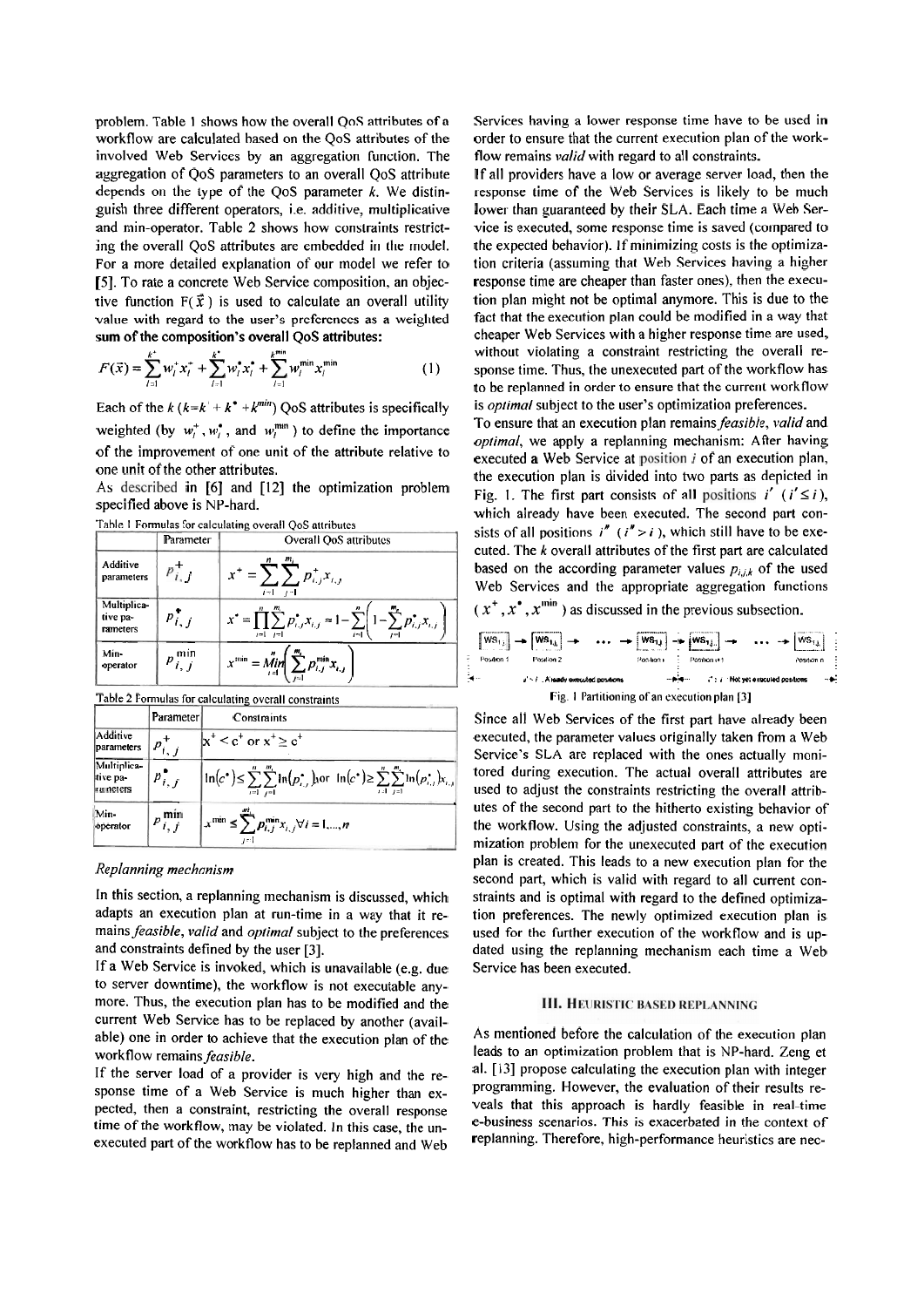essary solving the underlying optimization problem.

In this section, the heuristic  $H1$ -RELAX-IP, which we use for replanning, is discussed. The focus of this chapter is on a detailed evaluation of the trade-off between costreduction and additional computation time due to replanning. As pointed out in [5], H1\_RELAX\_IP uses a two step approach.

First, the LP relaxation of the MIP (mixed integer probleni) formulation of the composition problem introduced in the previous section is solved. The relaxation allows all decision variables  $x_{i,j}$  to be any real number between 0 and 1. A problem of this kind can be solved very fast using a standard algorithm like e.g. simplex.





In the second step, a backtracking algorithm (Fig. 3) is used to construct a feasible solution based on the result of the relaxed integer program. The result of the relaxed integer program gives an indication, which particular Web Service should be considered in the optimal execution plan. For example, if  $x_{i,g}=0.25$  and  $x_{i,f}=0.75$  the probability of Web Service I of category **i** being part of the optimal execution plan is much higher than the one of Web Service  $g$ . Thus, the candidate Web Services within a specific category are ordered according to their likelihood to be part of the optimal solution. Furthermore, all Web Services having  $x_{i,j}=0$  are ordered according to their potential benefit to the objective function. Additionally, the categories are ordered according to the number of candidate Web Services having  $x_{i,j}$  > 0. The backtracking algorithm Starts with the category having the fewest Web Services with  $x_{i,j}$ >0. The fewer choices of Web Services having  $x_{i,j}$ >0 exist in a category, the higher the probability that an accurate decision is made. In Fig. 2, Category 2 is selected before Category **3,** since it offers fewer choices that have in addition a higher likelihood of being part of the optimal solution. This improves the performance of the backtracking algorithm because the earlier an inaccurate decision is made, the more expensive it is to revise it. For a further discussion of HI-RELAX-IP we refer to [5].

```
i=1;<br>Exec_Plan={0, 0, ..., 0};
while (not end) 
           repeat ( 
if (Exec-Plan [il cm,) 
Exec_Plan [i]++;<br>} until (Exec_Plan is valid or
} until (Exec-Plan is valid or Exec-Plan [il =m,) ; 
if (Exec-Plan is invalid) { 
                  Exec-Plan [i] =O; 
                  if (i>l) i--; else end=true; 
           ) else 
if (i<n) ii+; else end=true;)
```
Fig. 3. Backtracking algorithm [5]

# **IV. EVALUATION**

To analyze the effectiveness of the replanning strategy, three main Sets of test cases have been generated, varying the length **n** of the business process (number of task items), the number **m** of candidate Web Services available per category and the strength **s** of the restriction constraining the overall response time.

The *strength of restriction s* is used to indicate the tightness of a constraint put on an overall attribute of the business process. The value of **s** is calculated as the value restricting a non-functional overall attribute (i.e. the overall response time) expressed relatively (as percentage) to the best possible value of the overall attribute. A strength of 0% is equivalent to an unconstrained overall attribute. A restriction with a strength of 100% can only be satisfied if the overall attribute is aggregated of the best values available in each category. An iteration-based evaluation has been performed, in which 35 different test cases are generated per iteration for a specific parameter value. The results of these test cases are aggregated to average values which define the result of an iteration.

#### A. Experiment setup

To evaluate the effects of replanning, a data generator has been developed, which generates two values for every nonfunctional parameter of a Web Service. The first value (plan value **p)** defines how a parameter has been set by the provider of a Web Service in its SLA. The second value (actual value  $p<sup>3</sup>$ ) defines how the Web Service would really perform when being executed. The actual value  $p'$  is calculated as the realization of a normally distributed random variable  $X_p$ , which has the plan value p as a border of a confidence interval to a certain confidence level  $c$  (e.g. 95%). To optionally restrict **p'** to a certain value range, an interval for the allowed value range can be defined  $([d,d])$ . If  $p'$  is not in the allowed range, the generation process is repeated until **p'** fits the range. To evaluate the effects of replanning, several test cases have been generated in which Web Services are described by the two nonfunctional properties response time and costs per call. The higher the response time, the lower are the costs per call (correlation coefficient  $\sim$  -0.958). The actual value of the costs per call is identical to the plan value. In all test cases the only optimization criteria is the minimization of the overall execution costs of the business process. The overall response time of the business process is restricted to a certain value by a constraint.

The experiments were run on a Pentium IV CPU with 3 GHz and 1 GB of RAM using a special business process simulation engine (BPSE) implemented in Java 1.5.

#### B. Varying the length of business processes

In this set of test cases the length **n** of a business process is varied from **5** to 35 task items. The number of candidate Web Services available in each category is set to 40 and the strength of the restriction limiting the overall response time of the business process is set to 40%.

In the fist step of the business process execution an initial.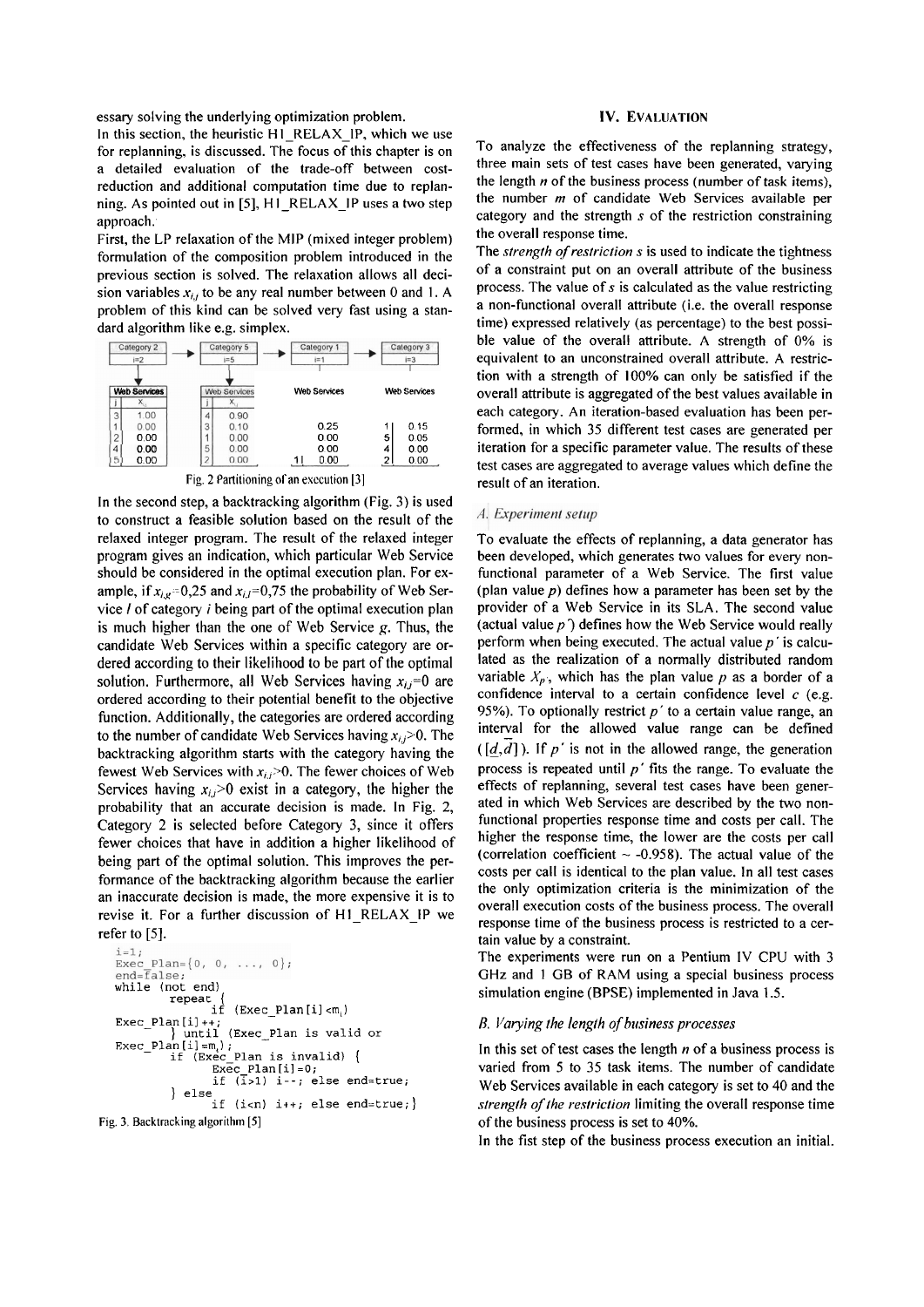





execution plan is built based on the (predicted) plan values. Without using replanning the total response time after execution is about 85% of the originally planned response time (Fig. 4a) because most Web Services took less time to exe cute than predicted in their SLAs. With replanning the overall response time can be raised to about 97% of the originally planned response time by using slower and cheaper Web Services in the yet unexecuted part of the business process without violating the constraint on the overall response time. Due to the replanning, i.e. the use of slower and cheaper Web Services, the costs of the business process execution can be reduced to about 75% of the originally planned executions costs (Fig. 4b). The drawback of using replanning is that the heuristic has to be executed after each single Web Service execution to create a newly optimized execution plan, which results in an additional overhead of computation time (Step 2 until **n,** Fig. 4c) consumed by the BPSE. Fig. 4d shows the achieved cost reduction in percent per additional percent invested computation time in replanning. This value can be seen as a coarse measure of how effective an additional percent of computation time is used in average to reduce the execution costs. As the cost reduction is nearly constant for every length of business processes, but the additional computation time spent on replanning rises with an increasing length of business processes (Fig. 4c), the effectiveness of cost reduction decreases with an increasing length of the business process.

## *C. Varying the number of candidate Web Services*

Analogous to the previous experiment a set of test cases is generated with a varying number of candidate Web Services per task item (I0 to 70 candidate Web Services). The length of the business process is Set to 20 task items and the strength of the restriction limiting the overall response time to 40%.

Independently of the number of candidate Web Services, the execution of the initially created execution plan results in an overall response time of about 85% of the originally planned overall response time. Using replanning the overall response time can be raised to about 97% of the originally planned overall response time (Fig. 5a) and the execution costs can be reduced to about 76% to 71% of the originally planned execution costs (Fig. 5b). As a coarse trend it can be recognized that the higher the number of candidate Web Services per category, the higher the achieved cost savings. With an increasing number of candidate Web Services, the more choices exist from which the heuristic can choose from when creating a newly optimized execution plan for the unexecuted part of the business process. So the probability increases that saved time can be used for the placement of Web Service as cheap as possible resulting in a higher cost reduction. An increasing number of candidate Web Services per task item results in a higher computation time needed for replanning. But as the cost reduction rises, the achieved cost reduction in percent per additional percent computation time needed for replanning does only decrease slightly.

# *D. Varying the strength of a restriction*

In the last set of test cases we vary the *strength of restriction* (10% to 70%) to analyze the effect of different constraints limiting the overall response time of the business process. The length of the business process (20 task items) and the number of candidate Web Services (40 Web Services) remains unchanged.

lndependently of the *strcrigth of resfricfion,* the execution of the initially created execution plan results in an overall response time of about 86% of the originally planned overall response time, which is comparable to the previously analyzed sets of test cases. But in contrast to the previous sets, replanning is able to approximate the initially planned total response time better with an increasing *strength of reslriction* and is even able to exceed it (Fig. 6a). However, assuming a high *strength of restriction* replanning can only use a few fast Web Services to create a valid execution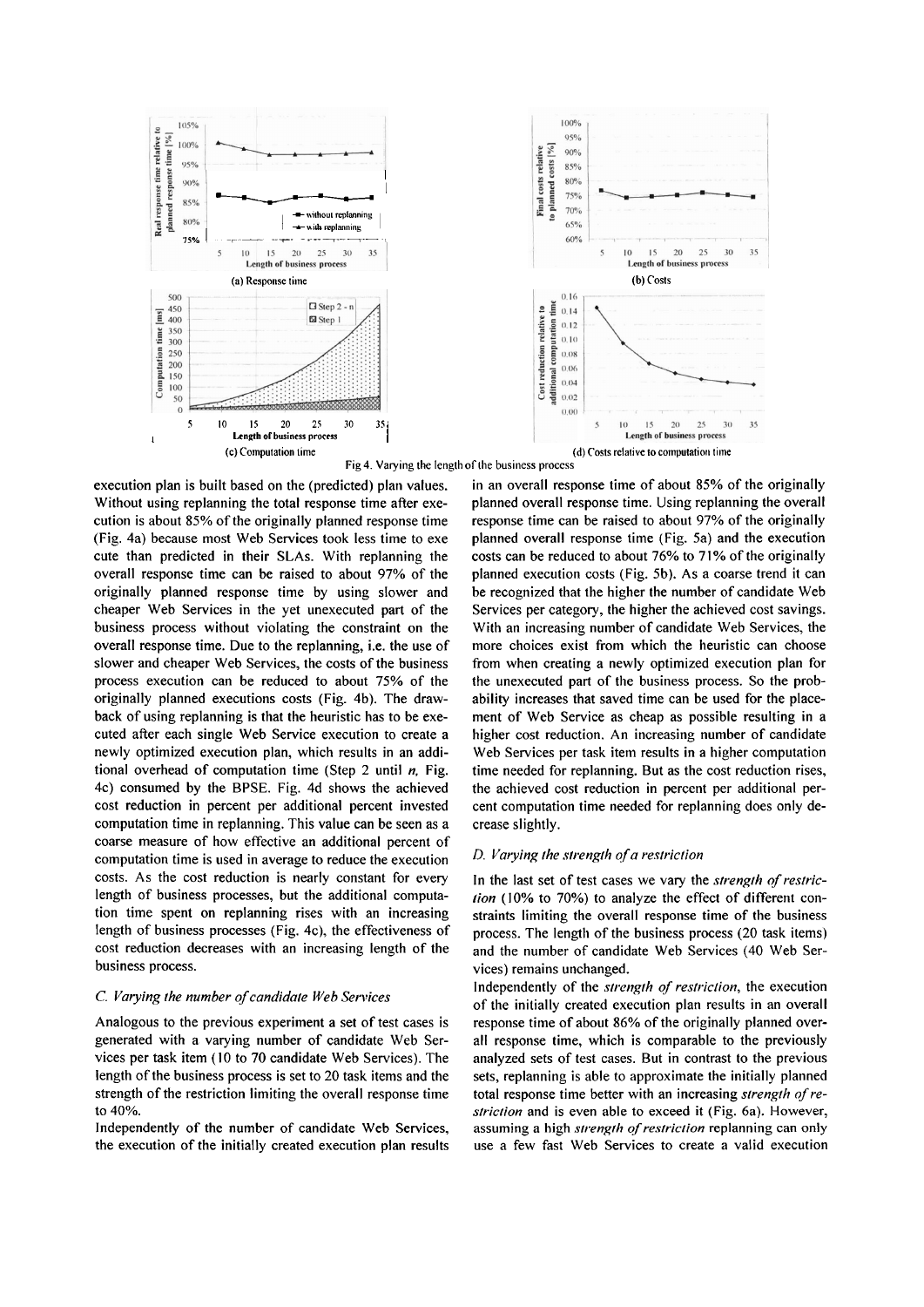plan. Thus, cost reductions due to replanning decrease with an increasing *strength* of *restriction* (Fig. Gb). As depicted in Fig. 6c varying the strength of restriction has nearly no impact on the computation time needed for replanning, which is mainly determined by the number of candidate Web Services and the length of the business process, which are constant in this set of test cases. Because of the additional computation time being nearly constant and the cost reduction decreases with an increasing *strength* of *restriction*, the cost reductions relative to the additional computation time decreases (Fig. Gd).

# E. Summary

When using replanning, the *strength of restriction* is the main parameter influencing the possible increase in the real overall response time and the possible cost reduction. Having a *strength* of *restriction* of 40%, a real overall response time of about 97% of the initially planned overall response time and a cost reduction of about *25%* can be achieved.

Parameters concerning the problem size, like the length of the business process or the number of candidate Web Services per task item do not influence these achievable values significantly  $-$  only an increase of the number of candidate Web Services is able to improve the achievable cost reduction slightly. Parameters concerning the problem size are the main parameters influencing the additional computation time needed for replanning. With regard to the achievable cost reduction the most important analysis results are: The lower the *strength of restriction*, the higher the achievable cost reduction. A further slight increase of the achievable cost reduction can be realized by increasing the number of available Web Services.

The length of a business process has nearly no impact on the achievable cost reduction, but as all parameters concerning the problem size, an increase of the length tremendously increases the additionally needed computation time for replanning. How effective a cost reduction can be

achieved by the use of replanning (e.g. what average cost reduction in percent can be realized per percentage of additionally invested computation time) depends on the concrete combination of problem size and *slrength of restriction.* The lower the *strength* **of** *restriction* and the smaller the problem size, the more effective replanning is with regard to the achieved cost reduction compared to the additionally invested computation time for replanning.

#### V. RELATED WORK

Within the METEOR-S project, Cardoso et al. [8, 91 present the Stochastic Workflow Reduction (SWR) algorithm to calciilate the QoS of complex Web Service workflows by decomposition into atomic tasks. As further research in the context of the METEOR-S project Agganval et al. [I] present a Constraint Driven Web Service Composition Tool that enables the composition of Web Services considering their QoS attributes. As in Zeng et al. [13], a linear integer programming approach is proposed for solving the optimization problem. However, the authors do not present an evaluation of their approach.

Yu und Lin present the QoS-capable Web Service Architecture (QCWS) [I I] that is quite similar to our WSQoSX. In [IO], Yu und Lin study algorithms and heuristics for a QoS-aware Web Service selection with only one QoS constraint. In [12], the work is extended to multiple QoS constraints. The composition problem is modeled **as** a multidimension multi-choice 0-1 knapsack problem (MMKP) as well as a multi-constraint optimal path (MCOP) algorithm. For both, heuristics are presented. However, the aggregation of parameters using the min-operator is neglected and the evaluation lacks a metric describing the tightness of used constraints like our strength of restriction. Furthermore, using the proposed heuristics for replanning is not addressed.



Fig **5. Varying the numbcr of candidate Web Services**